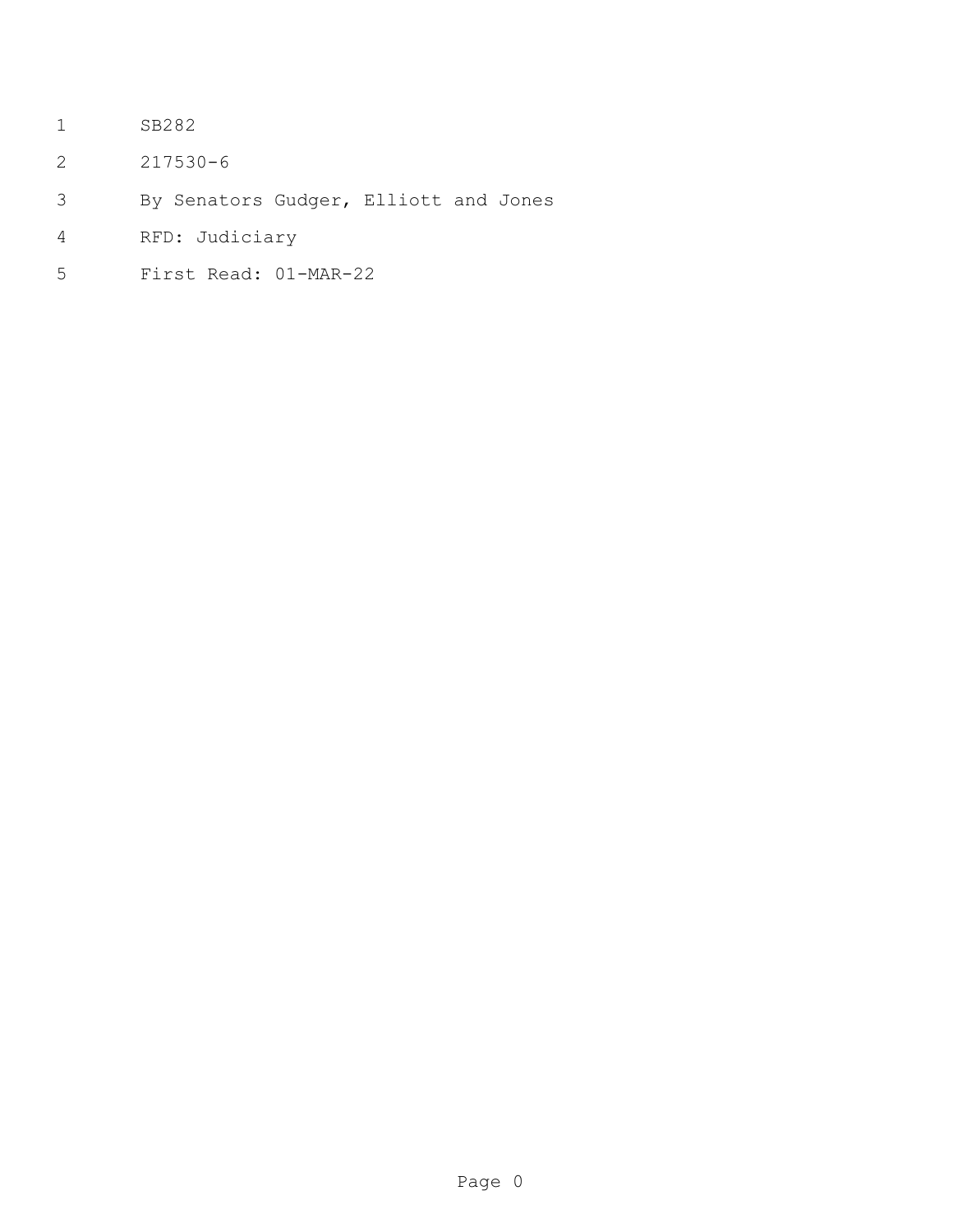ENROLLED, An Act, Relating to municipalities; to limit the amount of money a municipality may retain from fines and penalties generated from traffic tickets; and in connection therewith to have as its purpose or effect the requirement of a new or increased expenditure of local funds within the meaning of Amendment 621 of the Constitution of Alabama of 1901, as amended by Amendment 890, now appearing as Section 111.05 of the Official Recompilation of the Constitution of Alabama of 13 1901, as amended and to provide for exceptions. BE IT ENACTED BY THE LEGISLATURE OF ALABAMA: Section 1. (a) Only 10 percent of a municipality's

SB282

16 general operating budget may come from fines and penalties 17 retained by a municipality from traffic tickets. Any remaining amount in excess of the 10 percent threshold shall be transferred to the Department of Finance for allocation, in equal amounts, to the Crime Victims' Compensation Fund, created pursuant to Section 15-23-16, Code of Alabama 1975, and the Fair Trial Tax Fund, created pursuant to Section 12-19-251, Code of Alabama 1975.

SB282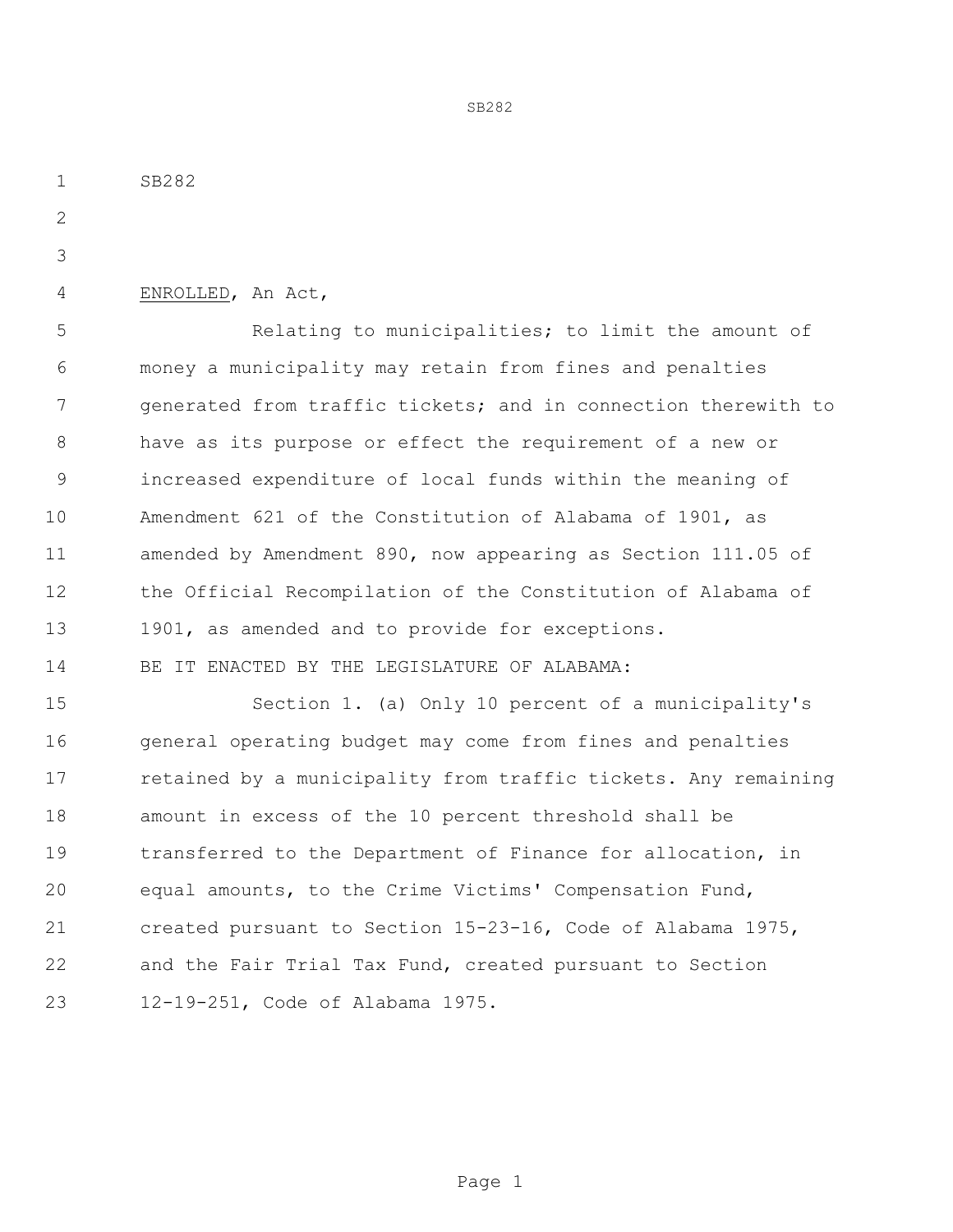(b) In determining the total general operating budget, a municipality shall use the most recently completed year's budget.

 (c) Class 1 municipalities are excluded from this act.

 Section 2. The purpose or effect of this bill would be to require a new or increased expenditure of local funds within the meaning of Amendment 621 of the Constitution of Alabama of 1901, as amended by Amendment 890, now appearing as Section 111.05 of the Official Recompilation of the Constitution of Alabama of 1901, as amended. If this bill is not enacted by a 2/3 vote, it will not become effective with regard to a local entity unless approved by the local entity or until, and only as long as, the Legislature appropriates funds or provides for a local source of revenue.

 Section 3. This act shall become effective on the first day of the third month following its passage and approval by the Governor, or its otherwise becoming law.

## SB282